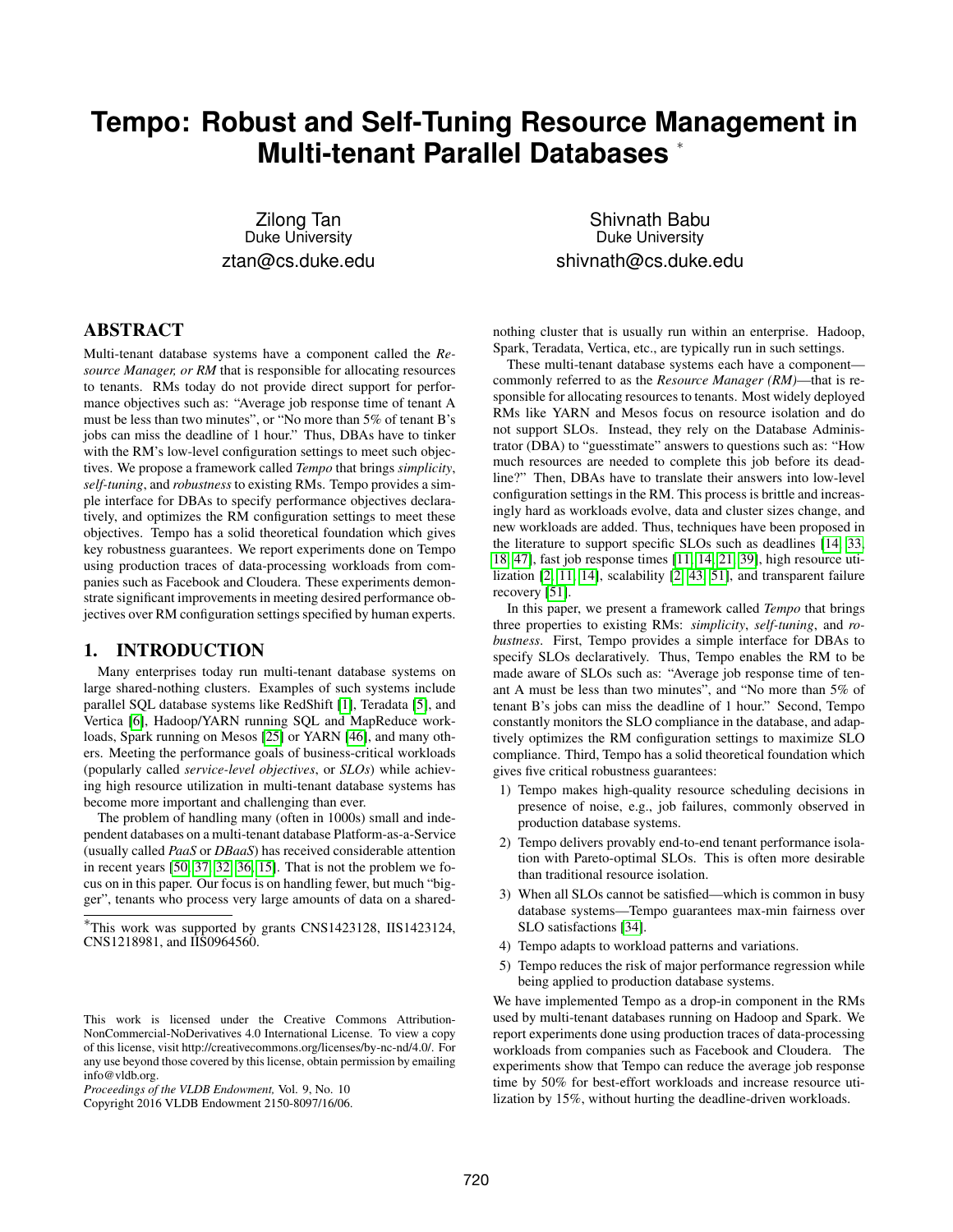<span id="page-1-0"></span>

| <b>Tenant</b> | Characteristics                    |
|---------------|------------------------------------|
| ВI            | I/O-intensive SQL queries          |
| <b>DEV</b>    | Mixture of different types of jobs |
| <b>APP</b>    | Small, lightweight jobs            |
| <b>STR</b>    | Hadoop streaming jobs              |
| MV            | Long-running, CPU-intensive        |
| ETL           | I/O-intensive, periodic but bursty |

Table 1: Tenant characteristics at Company ABC.

This paper makes the following contributions:

- We propose several robustness properties of RMs, and investigate ways to achieve robustness provably.
- We provide a solid theoretical foundation for multi-objective SLO optimization under uncertainty, and present a novel solution algorithm.
- We design time-warp based mechanisms to estimate the impact of different RM configurations on tenants' SLOs.
- We evaluate Tempo for various real-life use cases based on production traces.

# 2. BACKGROUND

Tempo's design was motivated by our observations from several large production database systems. While designing Tempo, we analyzed workload traces from three companies each of which runs multi-tenant database systems on large clusters. Two of these systems run on 600+ nodes while the other runs on about 150 nodes. (While all three are well-known companies, we cannot share their names due to legal restrictions.) We talked to business analysts, application developers, team managers, and DBAs in these teams to understand the SLOs that they need to meet and the challenges they face in resource management. From all our interviews, the following emerged as the top concerns:

- Concern A: Deadline-based workloads and best-effort workloads have to be supported on the same database system.
- Concern B: Repeatedly-run jobs often have unpredictable completion times.
- Concern C: Resource utilization was lower than expected.
- Concern D: Resource allocation does not adapt automatically to the patterns and variations in the workloads.

To elaborate on these four concerns, we will use one of the three companies—henceforth, referred to as Company ABC—which is a real-life company that runs a multi-tenant database system on a 700-node Hadoop cluster with over 30 Petabytes of data.

# 2.1 Concern A

Company ABC has three types of users who generate database workloads. Business Intelligence (BI) analysts and Data Scientists predominantly do exploratory analysis on the data. Engineers develop and maintain recurring jobs that run on the database. One such category of jobs is Extract-Transform-Load (ETL) which brings new data into the system. Each job goes through many runs in a development phase on the cluster before being certified to run as a production job. Thus, the system supports both development and production runs of jobs.

Distinct workloads from these users form the *tenants*in the multitenant system. Table [1](#page-1-0) shows the six tenants at Company ABC and their distinct workload characteristics. (The experimental evaluation section gives more fine-grained details of these workloads.)

The BI and ETL users correspond directly to similarly-named tenants. Among the other tenants, MV corresponds to the creation of *Materialized Views* such as joined results of multiple tables as well as statistical models created from the incoming data brought through ETL. The BI users and Data Scientists usually write their queries and analysis programs on these materialized views. The APP tenant runs jobs from a specific high-priority production application. The DEV and STR tenants mostly comprise queries and analysis programs being run as part of application development by engineers and Data Scientists. At Company ABC:

- Jobs from the ETL and MV tenants have deadlines because any delay in these jobs will affect the entire daily operations of the company. We have seen multi-day delays caused by deadline misses for the ETL and MV tenants that had significant business impact.
- About 30% of high-priority jobs in APP miss deadlines.
- While all tenants want as low job response time as possible for completion of their jobs, BI, DEV, and STR are treated as "besteffort" tenants in that the goal is to provide their jobs as low response time as possible subject to meeting the requirements of the ETL, MV, and APP tenants.

## 2.2 Concern B

Predictability of completion time for recurring jobs is a key need in most companies. This demand stems from ease of resource planning and scheduling for dependent jobs. At Company ABC:

- The completion of one of the recurring jobs of the ETL tenant varies between 5 and 60 minutes.
- The completion of one of the recurring jobs of the MV tenant varies between 2 and 6 hours.

While we observed that this variance is caused partly by variation in the input sizes of the jobs across runs, these sizes exhibit strong temporal patterns. For example, the input sizes of the recurring jobs in ETL vary across days within a week, but remain stable across multiple weeks.

# <span id="page-1-1"></span>2.3 Concern C

Resources can be wasted in multi-tenant systems due to reasons such as: (i) task preemption; (ii) suboptimal configuration of resource limits; and (iii) jobs in poorly-written queries being killed by DBAs. At Company ABC, 17.5% of map tasks and 27.7% of reduce tasks were preempted for the jobs run by the MV tenant over a week interval. This caused considerable amount of wasted resources, especially because the reduce tasks of the MV tenant have long execution times.

# 2.4 Concern D

A resource allocation which meets the SLOs perfectly at one moment may be sub-optimal at another moment due to various factors. First, input data sizes for a tenant may vary considerably across shorter time intervals while showing distinct patterns across longer intervals. At Company ABC, ETL jobs process Web activity logs which come in much smaller quantities on weekends. Second, the resource demands of different tenants can be correlated over time. For example, Figure [1](#page-2-0) shows the memory consumption of two tenants at Company ABC over the course of a day. The horizontal lines in the figure show the respective resource limits that have been configured by the DBA to protect against resource hoarding by tenants. Notice that while there are periods where both tenants use up all available resources, there are other periods where the configured resource limit prevents one tenant from using the resources unused by the other.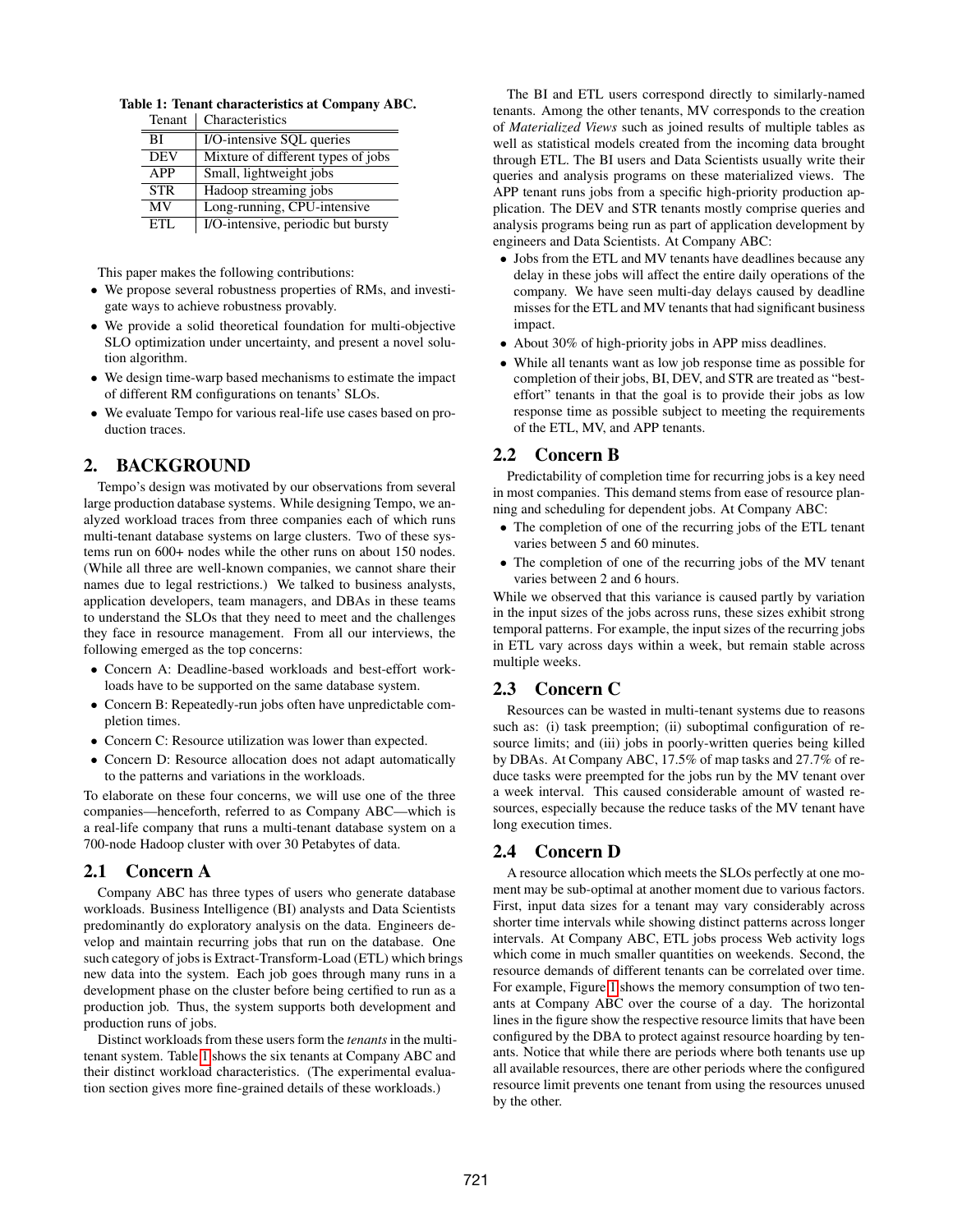

<span id="page-2-0"></span>Figure 1: Memory consumption of two tenants during a day.

#### <span id="page-2-2"></span>3. OVERVIEW OF PROBLEM

From our interviews, two salient points emerged that summarize the crux of what Tempo attempts to solve:

- Workloads in multi-tenant parallel databases have SLOs. Current RMs do not provide easy ways to ensure that these SLOs are satisfied.
- Current RMs require the DBA to estimate resources to meet the per-tenant SLOs, and then specify low-level RM configuration like resource shares, resource limits, and preemption timeouts in order to meet these SLOs. This process is brittle and increasingly hard as workloads evolve, data and cluster sizes change, and new workloads are added.

#### <span id="page-2-4"></span>3.1 Multi-tenant Workloads

Parallel databases decompose queries and analysis programs to Directed Acyclic Graphs (DAGs) of jobs that each consist of one or more tasks. We will use the following representation for multitenant workloads throughout this paper:

Task: A task is the smallest unit of work for the purpose of resource allocation. A task has a *start time* when the task acquires resources to start running; and a *finish time* when the task completes. We consider workloads where the task *duration*, which is the interval from start time to finish time, is given.

Job: A job consists of a set of parallel and/or dependent tasks, e.g., map and reduce tasks in a MapReduce job or the tasks in a Spark stage. The job response time is the interval from the job *submission time* to the finish time of the last task. Job response times vary based on when resources are allocated to the tasks of the job.

Workload: A workload is a *fixed* sequence of jobs over a period of time where the submission time of each job and the tenant submitting the job are given.

Throughout this paper, we use *w* to denote a multi-tenant workload. In Tempo, *w* can be obtained in one of two ways. First, *w* can be an actual job trace submitted to a parallel database system. We use this approach in our experiments. Second, *w* can be generated from a statistical workload model as we will discuss later.

# <span id="page-2-3"></span>3.2 SLOs

From our interviews with users and DBAs, we identified five major classes of SLOs. Rather than aiming for any particular job, these SLOs reflect the performance of the workload as a whole over a period of time. Thus, Tempo deals with these workload-level SLOs that are defined over a given time window.

The first class specifies the fraction of jobs that violated the deadline. For recurring jobs, the deadline is either the start of the next run or an absolute time point like 5:00 AM. The second class specifies that the average job response time must be less than a given threshold. Such SLOs are often associated with ad-hoc jobs. The third class is about ensuring that each tenant gets a fair allocation

of resources. In particular, when the database is under contention, the proportion of resources allocated to each tenant must adhere to predetermined values. This SLO class prevents individual tenants from monopolizing the resources intentionally or otherwise. Fourth, the resource utilization or job throughput must be above a threshold. This SLO class generally serves the interest of DBAs to maximize the return on investment (ROI) in the cluster. A fifth type of SLO orders the other SLOs in terms of priority. This special SLO mandates that SLOs with higher priorities be considered first when not all SLOs can be met with the resources available.

# <span id="page-2-1"></span>3.3 Global RM Configuration Space

In this section, we will describe the typical set of per-tenant configuration parameters supported by modern RMs. The *global configuration*, represented throughout this paper as the vector *x*, used by the RM at any point is the collection of these per-tenant configurations across all tenants. *x* characterizes how the resource are allocated in order to process *w*. As we will describe in later sections, Tempo constant goal is to maximize SLO compliance adaptively for a given *w* by computing the optimal *x*.

CPU, Memory, and other resources are allocated to execute the tasks in *w*. The resources allocated to any tenant can be captured in a fine-grained manner based on the start time, finish time, and the resource allocation vector *d* for each of the tasks run on behalf of the tenant.

In this paper, for ease of exposition, we will consider a unidimensional representation of *d* as an integer number of *containers* (or *slots*) as done in RMs like Mesos and YARN. Namely, a task is run in a container that is allocated on behalf of a tenant who submits the task. No two tasks can share the same container. The RM of a multi-tenant database system has a fixed total number of containers that it can allocate across all tenants at any point of time. This allocation is governed by a set of per-tenant configuration parameters falling into three categories, described next.

Resource Shares: The resource share for a tenant specifies the proportion of total resources that this tenant should get with respect to other tenants. For example, suppose there are three tenants A, B, and C with shares in the ratio 1:2:3 respectively. Suppose the database system has 12 containers that it can allocate at any point of time. Then, if all tenants have tasks to run, then tenants A, B, and C will get 2, 4, and 6 containers respectively.

Suppose a tenant does not have tasks to run in its full quota of resources. Then, the unused quota of resources will be allocated to other tenants who have tasks to run. This allocation will be proportional to the resource shares of the other tenants. In the example above, suppose tenant C has no tasks to run, but A and B have many tasks to run. Then, tenants A and B will get 4 and 8 containers respectively.

Resource Limits: For any tenant, minimum and maximum limits can be specified for the resources that this tenant can get at any point of time. In the example above where tenants A, B, and C have shares in the ratio 1:2:3 respectively, suppose all tenants have many tasks to run, but the maximum resource limit for tenant C is set to 3. Then, tenants A, B, and C will get 3, 6, and 3 containers respectively. Limits are specified to ensure two things: (i) no tenant can monopolize all resources, and (ii) critical workloads from a tenant can start running as quickly as possible.

Resource Preemption: For any tenant, a configuration can be set to preempt — after a certain time interval called a *preemption timeout* — tasks from other tenants that using resources that are rightly owed to this tenant. Such preemption will free up resources for this tenant. There are two levels of preemption timeouts. One level of preemption is when the tenant's current resource allocation is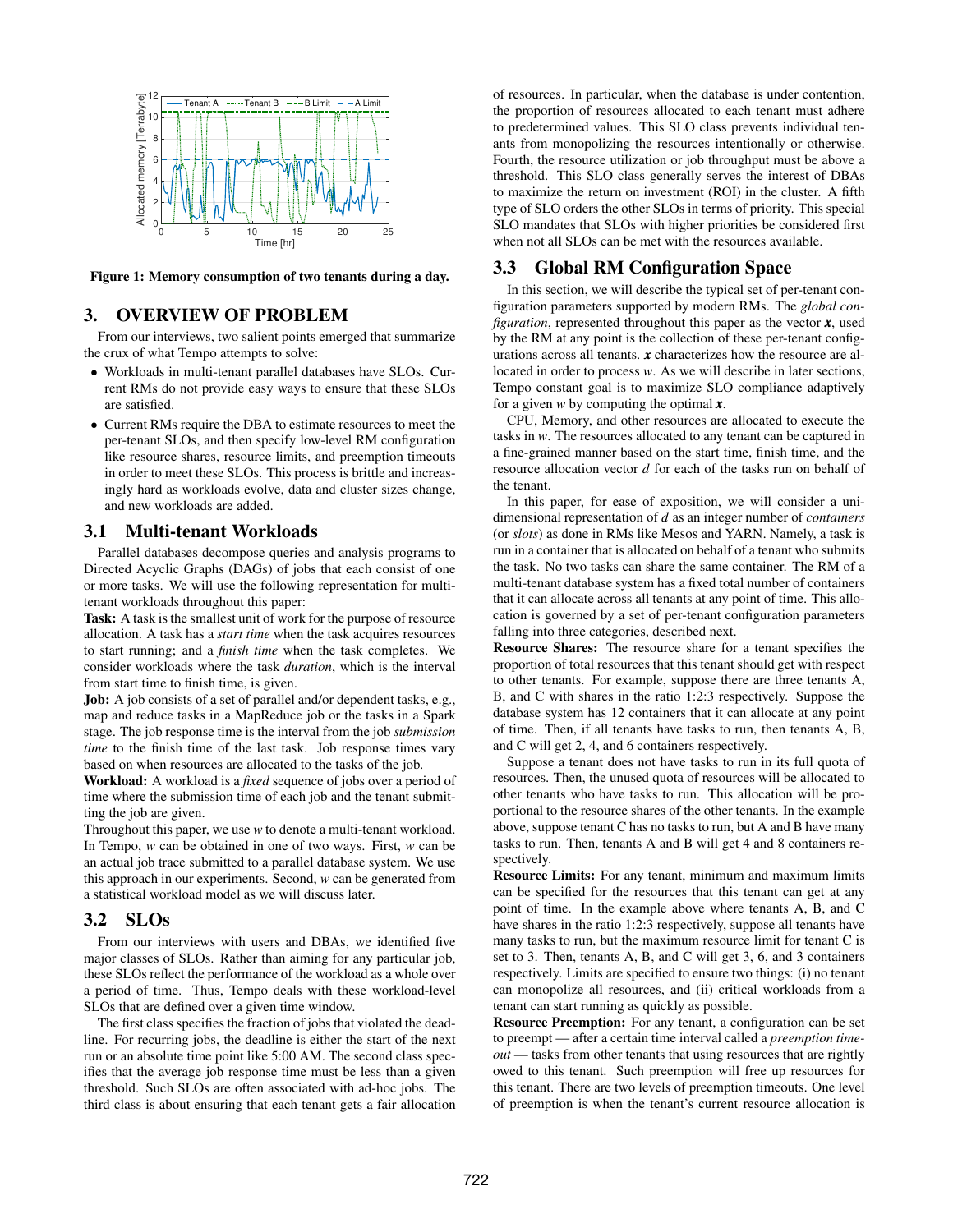

<span id="page-3-1"></span>Figure 2: Tempo architecture.

below its configured resource share. The other, and more critical level, is when the tenant's current resource allocation is below its configured minimum resource limit.

Preemption is important in multi-tenant systems. Without preemption, a low-priority tenant who submitted tasks earlier than a high-priority tenant can cause the high-priority tenant to miss deadlines. Preemption can be implemented by suspending tasks or by killing tasks running in the container. While task suspension is the preferred mechanism, it is not supported in most multi-tenant systems that are commonly used today. As indicated in Section [2.3,](#page-1-1) if the two levels of preemption timeouts are not configured carefully, then preemption by killing tasks can cause a lot of wasted work and low resource utilization.

### 3.4 Role of Tempo

Our interviews revealed that DBAs manually tune the per-tenant RM configuration parameters in order to meet tenant SLOs. For example, at Company ABC, the RM configuration is tuned whenever tenants complain about deadline or job response time SLOs not being met. This process is brittle because it is hard for the DBAs to take into account the workload patterns and evolution, constant addition of new workloads, and the multiple objectives and tradeoffs involved. The goal of Tempo is to make this process easy and principled.

# 4. TEMPO

As discussed in Section [1,](#page-0-0) Tempo is designed to bring three properties to existing RMs: simplicity, self-tuning, and robustness. As part of simplicity, Tempo introduces the concept of *QS (Quantitative SLO)*. A QS is a quantitative metric defined per SLO to measure the satisfaction of the SLO at any point of time. In Section [5,](#page-3-0) we will show how the QS concept supports several tenant SLOs that arise in real-life use cases.

Operationally, the QS for an SLO can be thought of in two ways (recall Section [3.3\)](#page-2-1):

- 1. As a function  $f(x, w)$ , where **x** and w are described in Section [3.](#page-2-2)
- 2. As a function of the actual task resource allocation schedule (henceforth called *task schedule*) that is produced when *w* runs under *x*.

As we will show in Section [5,](#page-3-0) it is conceptually easier for humans to understand and use the QS concept when defined in terms of the

task schedule. At the same time, Tempo needs the  $f(\mathbf{x}, w)$  notion in order to create a modular architecture that provides self-tuning and robustness. Figure [2](#page-3-1) shows how this modular architecture drives the repeated execution of Tempo's control loop.

The Tempo control loop consists of the eight steps denoted (1)- (8) in Figure [2.](#page-3-1) The inputs to the Tempo control loop are the SLOs defined for each tenant (which can be specified conveniently via predefined templates as discussed in Section [5\)](#page-3-0). Step (1) of the control loop extracts the recent task schedule for evaluating QS metrics for the input SLOs under the current RM configuration *x*. Through Steps (2)-(8), Tempo replaces the current RM configuration *x* with a new one x<sup>n</sup>; concluding one iteration of the control loop. Once the QS metrics for the input SLOs under  $x$ <sup>*t*</sup> are observed at Step (1) of the next iteration, the Tempo control loop will revert the RM configuration  $x$ <sup>*t*</sup> back to  $x$  if the currently observed QS metrics do not dominate the previously observed ones. This mechanism adds robustness in Tempo by guarding against performance degradation during the self-tuning approach.

Steps (2)-(8) are orchestrated by Tempo's *Optimizer* which applies a self-tuning algorithm called *PALD*. PALD is a novel multiobjective optimization algorithm that we developed for the noisy environments seen in production multi-tenant parallel database systems. As we will show in Section [6,](#page-4-0) PALD *provably* converges to a RM configuration that provides a Pareto-optimal setting for the QS metrics of the input SLOs. In addition, whenever available resources are insufficient to fully satisfy all SLOs, PALD handles the SLO tradeoffs gracefully by minimizing the largest regret across all SLO satisfactions as measured by the QS metrics.

In Steps (2)-(8), the Optimizer explores a set of RM configurations by proposing the RM configurations (3)-(4), getting the simulated task schedule (6) of the workloads (5) based on the job traces (2). The predicted QS metrics under these RM configurations are passed back to the Optimizer (7) to compute a Pareto-improving RM configuration (8). To implement these steps, the Optimizer uses three other components as shown in Figure [2:](#page-3-1) *Workload Generator*, *Schedule Predictor*, and *What-if Model*.

The Workload Generator replays historical job traces or synthesizes workloads with given characteristics. The Schedule Predictor produces the simulated task schedule of the generated workloads under given RM configurations. The What-if Model estimates the QS metrics for the input SLOs using the simulated task schedule. Together, the three components enable the Optimizer to explore the impact of different RM configurations on the input SLOs and use the PALD algorithm (described in Section [6\)](#page-4-0) to produce Paretooptimal RM configurations for these SLOs.

While proposing RM configurations in Step (3), the Optimizer meticulously generates configurations only within a given maximum distance to the currently used RM configuration. Tempo uses normalized  $l^2$ -norm as the distance metric, and allows the DBA to specify the maximum distance based on her risk tolerance. This technique further reduces the risk of causing dramatic impact on the running workloads when applying a new RM configuration; which is particularly desirable in production environments.

# <span id="page-3-0"></span>5. QS: QUANTIFIABLEMETRICS TOMEA-SURE SLO SATISFACTION

A key design goal in Tempo was to provide a quantitative understanding of how the workload and RM configuration impact each SLO. We developed the QS metric which can be used to compare the relative SLO satisfactions under different workloads and RM configurations. Minimizing the QS metric improves the corresponding SLO.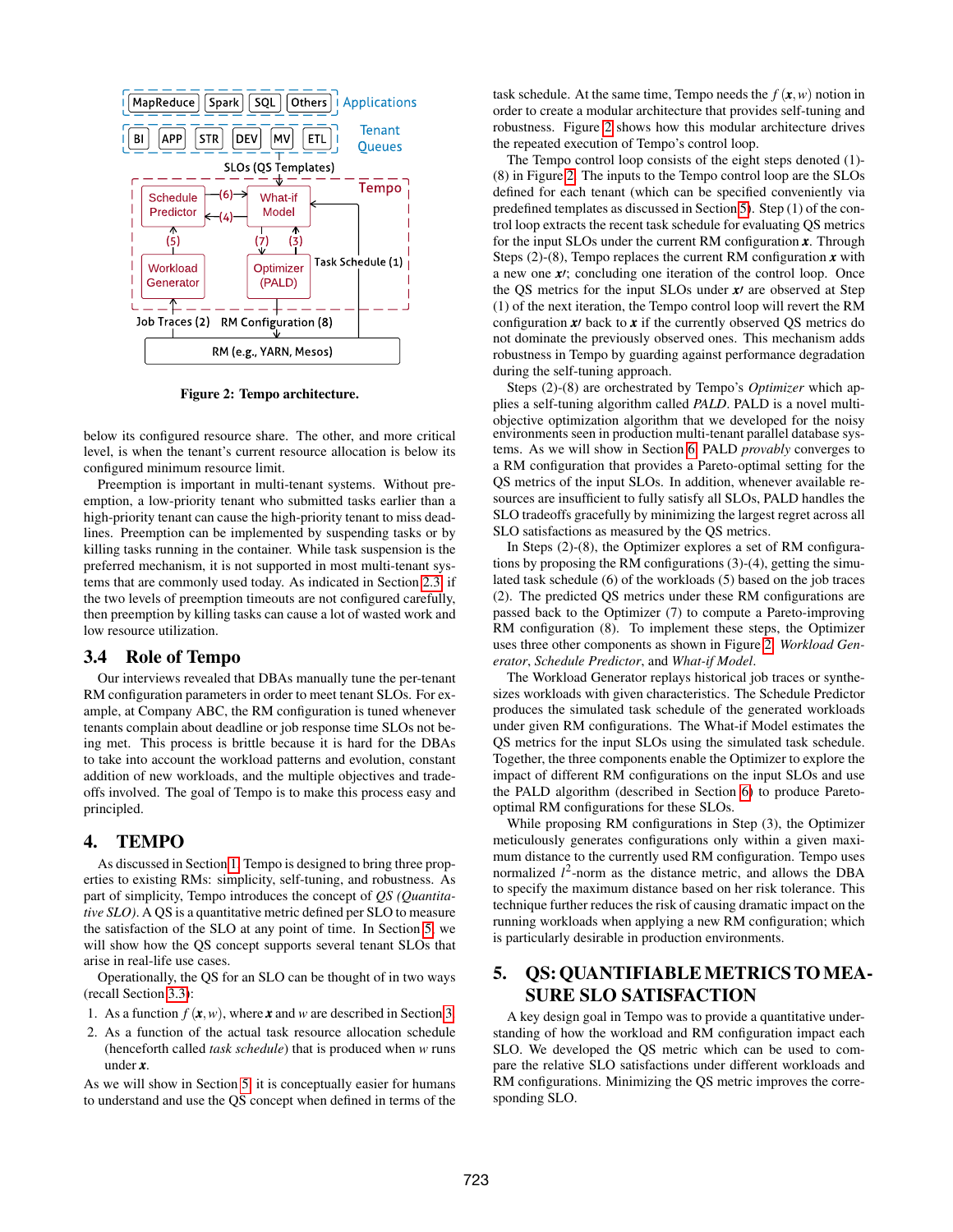The QS metric for an SLO is defined as a function of the resulting task schedule for a workload under a given RM configuration. Recall from Section [3.3](#page-2-1) that a task schedule consists of start time, finish time, and the resource allocation *d* for each of the tasks run on behalf of a tenant. For ease of exposition, *d* can be considered as an integer number of containers as done in RMs like Mesos and YARN.

# 5.1 QS Metrics for Popular SLOs

We will now describe QS metrics for the common classes of SLOs that we came across in our interview (recall Section [3.2\)](#page-2-3). Note that SLOs and corresponding QS metrics can be defined at different levels such as at the level of a recurring job, at the level of the entire workload of a tenant, at the level of the entire cluster, etc. In this section, we will define QS metrics at the job level, but the ideas generalize. Consider a certain interval of time *L*. Let *Ji* denote the set of jobs from tenant *i* which was submitted and completed during this interval. Let  $T_i$  be the set of tasks associated with *Ji* . Based on this notation, we can define the following QS metrics for the common SLOs.

Low average job response time: The QS metric for job response time SLO takes the average across all jobs executed by the tenant, as given by [\(1\)](#page-4-1) where  $t_j^s$  and  $t_j^f$  are the submission and finish time of job *j*, respectively.  $|J_i|$  represents the cardinality of the job set *Ji* .

$$
QS_{AJR}(J_i) = \frac{1}{|J_i|} \sum_{j \in J_i} \left( t_j^f - t_j^s \right). \tag{1}
$$

Deadlines: The QS metric for deadline SLO can be defined as the fraction of jobs of a tenant that missed their deadline. Let  $t_j^d$  be the deadline of the job *j*, the deadline QS metric can be defined as

$$
QS_{\text{DL}}(J_i) = \frac{1}{|J_i|} \sum_{j \in J_i} \mathbb{I}\left(t_j^f > \gamma \left(t_j^f - t_j^l\right) + t_j^d\right),\tag{2}
$$

where  $\mathbb{I}(\cdot)$  is the indicator function, and  $\gamma$  is a slack (tolerance) when identifying the deadline violation. That is, a job *j* is considered violating the deadline  $t_j^d$  only if its completion is later than the deadline by a factor  $\gamma$  in terms of the job duration  $t_j^f - t_j^l$ . The slack makes the QS metric less sensitive to system variability.

High resource utilization: The resource utilization can be calculated as the integral of the fraction of overall resources allocated to the tenant over the time interval. We can use the *dominant resource usage* when multiple resource types are considered [\[20,](#page-11-15) [19,](#page-11-16) [44\]](#page-11-17). Note that the dominant resource usage is represented by a ratio between zero and one. When there is only a single resource type, we normalize the resource usage. we can define the QS metric for achieving high resource utilization as

$$
QS_{\text{UTIL}}(J_i) = -\frac{1}{L} \sum_{j \in T_i} d_j \left( t_i^f - t_i^l \right), \tag{3}
$$

where *L* be the length of the interval, and  $d_j$  is the amount of resources allocated to task *j*. This QS metric can also be applied to evaluate the impact of preemption by comparing the QS values computed using all tasks versus using only tasks that were not preempted.

High job throughput: The job throughput is defined as the number of jobs submitted and completed within the interval. The QS metric for achieving high job throughput is thus given by

$$
QSTHR (Ji) = -|Ji|.
$$
 (4)

Resource fairness: The fairness can be defined by comparing the relative ratio of resource utilization used by the tenants versus the desired ratio. This definition is also known as the long-term fairness [\[45\]](#page-11-18). Let  $c_i$  denote the desired share of resources, the fairness  $QS$ metric follows

$$
QS_{FAIR}(J_i) = -|c_i + QS_{UTIL}(J_i)|.
$$

Furthermore, other cost models can also be used as QS metrics. For example, Personalized Service Level Agreements (PLSAs) [\[38\]](#page-11-19) can be used as the QS metric for SQL queries.

#### <span id="page-4-3"></span>5.2 QS Templates

To simplify the use of Tempo, we have implemented *QS templates* to enable tenants to specify SLOs declaratively. A QS template specifies: (a) a unique queue to which the tenant submits its workload, (b) a predefined QS metric for the SLO to be optimized (we currently support the QS metrics given above, but Tempo is extensible) , (c) optional constraints on one or more predefined QS metrics (e.g., a threshold on average job response time for the tenant's workload), and (d) an optional priority value (priorities are incorporated by multiplying the QS metric with the priority value). As an example, the ETL tenant may specify the following SLOs:

**OPTIMIZE** *QSTHR*;  
**CONSTRAINT** *QSDL* 
$$
<
$$
 10% *AND QSUTH*  $<$  -25%;

<span id="page-4-1"></span>In this example, the ETL tenant desires less than 10% deadline violations as well as more than 25% average resource utilization. When both constraints are satisfied, the ETL tenant favors high job throughput. To enable tenants to pick the numbers to specify in the QS templates, Tempo's control loop constantly shows the current values achieved for all QS metrics.

# <span id="page-4-0"></span>6. THEORETICAL FOUNDATIONS

#### 6.1 Multi-objective QS Optimization Problem

Tempo's Optimizer solves the following vector optimization problem:

<span id="page-4-2"></span>
$$
\arg\min_{\mathbf{x}\in\mathcal{X}} \quad (\mathbb{E}\left[f_1(\mathbf{x}, w, \xi)\right], \cdots, \mathbb{E}\left[f_k(\mathbf{x}, w, \xi)\right]) \tag{SP1}
$$
\n
$$
\text{s.t.} \quad \mathbb{E}\left[f_i(\mathbf{x}, w, \xi)\right] \le r_i \quad \forall i = 1, 2, \cdots, k.
$$

- $f_i(x, w, \xi)$  denotes the noisy QS for the *i*-th tenant.  $\xi$  represents the noise and is an unknown random variable. Recall from Sec-tion [3.3](#page-2-1) that  $x$  is the single global configuration vector used by the RM at any point of time, and  $\mathscr X$  is the RM configuration space. Tempo has to account for the fact that the components in *x* corresponding to one particular tenant can affect other tenants' SLOs. For example, the priority, relative resource shares, and preemption timeout settings.
- In practice, the actual SLOs  $f_i(\mathbf{x}, w)$  cannot be computed directly, but only estimated via noisy observations or via models trained from noisy observations. For this reason, we introduce ξ , and use the What-if Model in Tempo to estimate *fi*(*x*,*w*,ξ ). We make the standard assumption from Stochastic Approxima-tion[\[30\]](#page-11-20) that min<sub>*x∈*  $\mathcal{X}$ *</sub> f<sub><i>i*</sub>( $\mathbf{x}$ ,*w*) = min<sub>*x∈*  $\mathcal{X}$ </sub>  $\mathbb{E}[f_i(\mathbf{x}, w, \xi)]$  for each</sub> SLO  $f_i(\mathbf{x}, w)$ .
- *w* is a fixed workload given to Tempo, and a constant in [\(SP1\)](#page-4-2).
- The expectation in [\(SP1\)](#page-4-2) is with respect to  $\xi$  which is impacted by factors such as killed tasks, failed jobs, node restarts, etc.
- The  $r_i$  are the QS values corresponding to the desired SLOs. For example, the *r<sup>i</sup>* for the ETL tenant in Section [5.2](#page-4-3) are 0.1 and −0.25, respectively.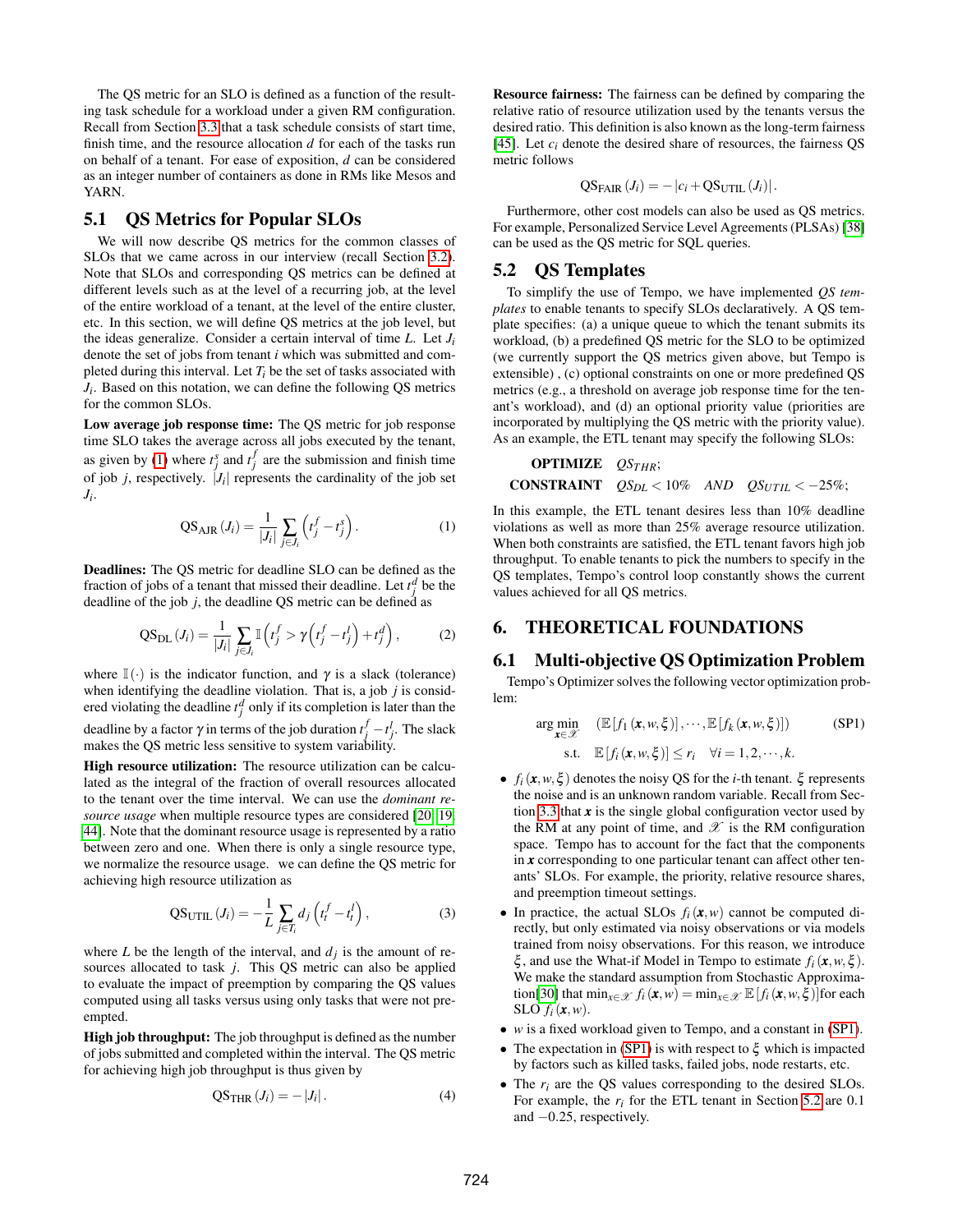- The vector minimization in [\(SP1\)](#page-4-2) is in a Pareto-optimal sense: an RM configuration *x dominates* another *x*<sup>0</sup> if  $\mathbb{E}[f_i(\mathbf{x}, w, \xi)]$  <  $\mathbb{E}[f_i(\mathbf{x},t, w, \xi)]$  for  $i = 1, 2, \dots, k$  and with at least one inequality. A solution  $x^*$  cannot be dominated by any other configurations that satisfy the constraints.
- One can also prioritize certain SLOs over others in [\(SP1\)](#page-4-2) by weighting the corresponding QS functions. For instance, to promote the priority of an SLO whose QS is  $f_i(\mathbf{x}, w, \xi)$ , we can replace the QS with  $\alpha f_i(x, w, \xi)$ , where  $\alpha > 1$  is the magnitude of the promotion.

#### 6.2 Goals and Notation

We now present a novel *PAreto Local Descent (PALD)* algorithm for solving the multi-objective QS optimization problem [\(SP1\)](#page-4-2). A comparison of PALD to state-of-the-art is illustrated in Table [2,](#page-5-0) in which the efficiency is based on both sample and computational complexity. In the following sections, we describe PALD and prove its properties.

|                 | Efficient | <b>Noisy QSs</b> | <b>Constraints</b> | Pareto-<br>optimal |
|-----------------|-----------|------------------|--------------------|--------------------|
| $SCALAR[8]$ ,   |           |                  |                    |                    |
| $MGDA[16]$ ,    |           |                  |                    |                    |
| PESMO[23]       |           |                  |                    |                    |
| PAL[52],        |           |                  |                    |                    |
| SMSego[41]      |           |                  |                    |                    |
| ParEGO[31],     |           |                  |                    |                    |
| EHI[17],        |           |                  |                    |                    |
| <b>SUR[40]</b>  |           |                  |                    |                    |
| <b>MSPD[35]</b> |           |                  |                    |                    |
| PALD            |           |                  |                    |                    |

<span id="page-5-0"></span>Table 2: Multi-objective optimization algorithms.

We denote vectors and matrices by boldface symbols. The simplified notations  $f_i$  and  $f_i(\mathbf{x})$  are used interchangeably to refer to the QS metric function  $f_i(x, w, \xi)$ , and we use  $f(x)$  to refer to the vector of QS functions. For each QS metric, we denote the average of *N* measures by  $f_i(\mathbf{x})$ .

The goal of PALD is to find a weak Pareto-optimal solution to [\(SP1\)](#page-4-2). If a feasible solution exists, then the resulting RM configuration satisfies the "hard" SLOs represented by the constraints in [\(SP1\)](#page-4-2), while improving the "best-effort" SLOs. If there is no feasible solution, then the resulting RM configuration balances the SLOs represented by the constraints based on max-min fairness. This feature supports prioritizing the SLOs by weighting the corresponding constraints.

#### 6.3 Proxy Model

The key technique used in PALD is a proxy model, which transforms the original problem [\(SP1\)](#page-4-2) to a proxy problem [\(SP2\)](#page-5-1) such that all solutions to the proxy problem are solutions to the original one, but not the other way around. We show that the proxy problem can be solved efficiently.

First, it should be noted that the well-known *weighted sum scalarization* ([\[8\]](#page-10-6))—which converts the multi-dimensional QS vector to a scalar by taking a weighted sum of the QS functions—does not apply in this case; for it does not ensure the first set of constraints in the problem [\(SP1\)](#page-4-2). For example, consider two RM configurations and two QS functions. Suppose that the QS vectors corresponding to the two solutions are  $(5,5)^{\top}$  and  $(0,7)^{\top}$ , respectively. Let  $\mathbf{r} = (6,6)^{\top}$ . When the weights are equal, the optimization using weighted sum scalarization yields the QS vector  $(0,7)^{\top}$ , which does not dominate  $\mathbf{r} = (6,6)^\top$ .

Our solution PALD solves the following proxy problem:

<span id="page-5-1"></span>
$$
\arg\min_{\mathbf{x}\in\mathcal{X}} \quad \mathbf{c}^{\top} \left[ \mathbf{f}(\mathbf{x}) - \rho \max(\mathbf{f}(\mathbf{x}), \mathbf{r}) \right] \tag{SP2}
$$
\n
$$
\text{s.t.} \quad \mathbb{E}[f_i(\mathbf{x})] \le r_i \quad \forall i = 1, 2, \cdots, k.
$$

Here, *c*, which is a positive vector, and  $\rho < 1$  are two parameters whose values will be described in Section [6.3.1.](#page-5-2) The parameter  $\rho$ penalizes those QS functions  $f_i(\mathbf{x}) > r_i$ , and is independent of the vector *c*. This is an advantage over *conic scalarization* [\[28\]](#page-11-29). One special case is that when  $\rho = 0$ , the problem [\(SP2\)](#page-5-1) becomes the weighted sum scalarization.

THEOREM 1. *For any arbitrary positive vector c and parameter*  $\rho$  < 1*, every solution of [\(SP2\)](#page-5-1) <i>is a solution for [\(SP1\)](#page-4-2)*.

PROOF. Let  $s_i(\mathbf{x}) = c_i [f_i(\mathbf{x}) - \rho \max(f_i(\mathbf{x}), r_i)]$ , the objective of problem [\(SP2\)](#page-5-1) can be written as

$$
\sum_{i} s_{i}(\mathbf{x}) = \sum_{i: f_{i}(\mathbf{x}) \leq r_{i}} s_{i}(\mathbf{x}) + \sum_{j: f_{j}(\mathbf{x}) > r_{j}} s_{j}(\mathbf{x})
$$

$$
= \sum_{i: f_{i}(\mathbf{x}) \leq r_{i}} c_{i} [f_{i}(\mathbf{x}) - \rho r_{i}] +
$$
(5)

<span id="page-5-4"></span><span id="page-5-3"></span>
$$
\sum_{j:f_j(\mathbf{x})>r_j} c_j(1-\rho) f_j(\mathbf{x}).
$$
\n(6)

Both [\(5\)](#page-5-3) and [\(6\)](#page-5-4) are strictly monotonically increasing with respect to  $f_i(\mathbf{x})$ , so is the objective [\(SP2\)](#page-5-1). Consider a solution  $\mathbf{x}$  for (SP2). Suppose that  $x$  is not a weak Pareto-optimal solution for  $(SPI)$ , then there exists another weak Pareto-optimal solution *x*0 for the problem [\(SP1\)](#page-4-2) that dominates *x*. However, this contradicts the hypothesis that  $x$  is a solution for the problem [\(SP2\)](#page-5-1), due to the monotonicity.  $\square$ 

#### <span id="page-5-2"></span>*6.3.1 Parameters*

s.

We now derive the parameters  $c$  and  $\rho$  in the proxy model [\(SP2\)](#page-5-1). PALD uses Stochastic Approximation [\[30\]](#page-11-20) for solving the proxy problem, in which the gradients are estimated using the well-known LOESS [\[13\]](#page-10-7). Let  $s(x)$  denote the objective of the proxy problem [\(SP2\)](#page-5-1), the update for each iteration is given by

<span id="page-5-6"></span>
$$
\mathbf{x}^{new} = \mathbf{x}^{old} - \alpha \nabla_{\mathbf{x}} s(\mathbf{x}), \qquad (SGD)
$$

where  $\alpha$  is the step size. The parameters  $c$  and  $\rho$  are chosen such that the above update does not increase those QS functions  $f_i(\mathbf{x}) \geq 0$ *r*<sub>*i*</sub>. We thereby obtain  $\forall i : f_i(\mathbf{x}) \ge r_i$ ,  $-\alpha \nabla_{\mathbf{x}}^\top f_i(\mathbf{x}) \nabla_{\mathbf{x}} s(\mathbf{x}) \le 0$ , or equivalently  $\nabla_{\bm{x}}^{\top} f_i(\bm{x}) \nabla_{\bm{x}^S}(\bm{x}) \geq 0$ . The parameters are also chosen to best improve those violated constraints  $f_i(\mathbf{x}) \ge r_i$ . Fixing  $\mathbf{c}, \rho$  is obtained by solving

<span id="page-5-5"></span>
$$
\arg \max_{\rho} \min_{i: f_i(\mathbf{x}) \ge r_i} \nabla_{\mathbf{x}}^\top f_i(\mathbf{x}) \nabla_{\mathbf{x}} s(\mathbf{x})
$$
 (RHO)  
\nt. 
$$
\nabla_{\mathbf{x}}^\top f_i \nabla_{\mathbf{x}} s(\mathbf{x}) \ge 0, \quad \forall i: f_i(\mathbf{x}) \ge r_i
$$
  
\n
$$
\mathbf{c} \ge 0, \quad \rho < 1.
$$

Note that the objective of the proxy model [\(SP2\)](#page-5-1) is not differentiable at points  $\{x \in \mathcal{X} : f(x) = r\}$ , and we need to condition on the subgradients. Let us first assume that  $\partial s(\mathbf{x})/\partial f_j(\mathbf{x})|_{x=r} =$  $c_j(1-\rho)$ . The objective of the problem [\(RHO\)](#page-5-5) can be rewritten as

$$
\sum_{j} c_j \nabla_{\mathbf{x}}^{\top} f_i \nabla_{\mathbf{x}} f_j - \rho \sum_{j: f_j(\mathbf{x}) \ge r_j} c_j \nabla_{\mathbf{x}}^{\top} f_i \nabla_{\mathbf{x}} f_j.
$$
 (7)

Based on the range of the subgradient of  $s(\mathbf{x})$ , we can bound  $\rho$ . To satisfy the first set of constraints in the problem [\(RHO\)](#page-5-5) at an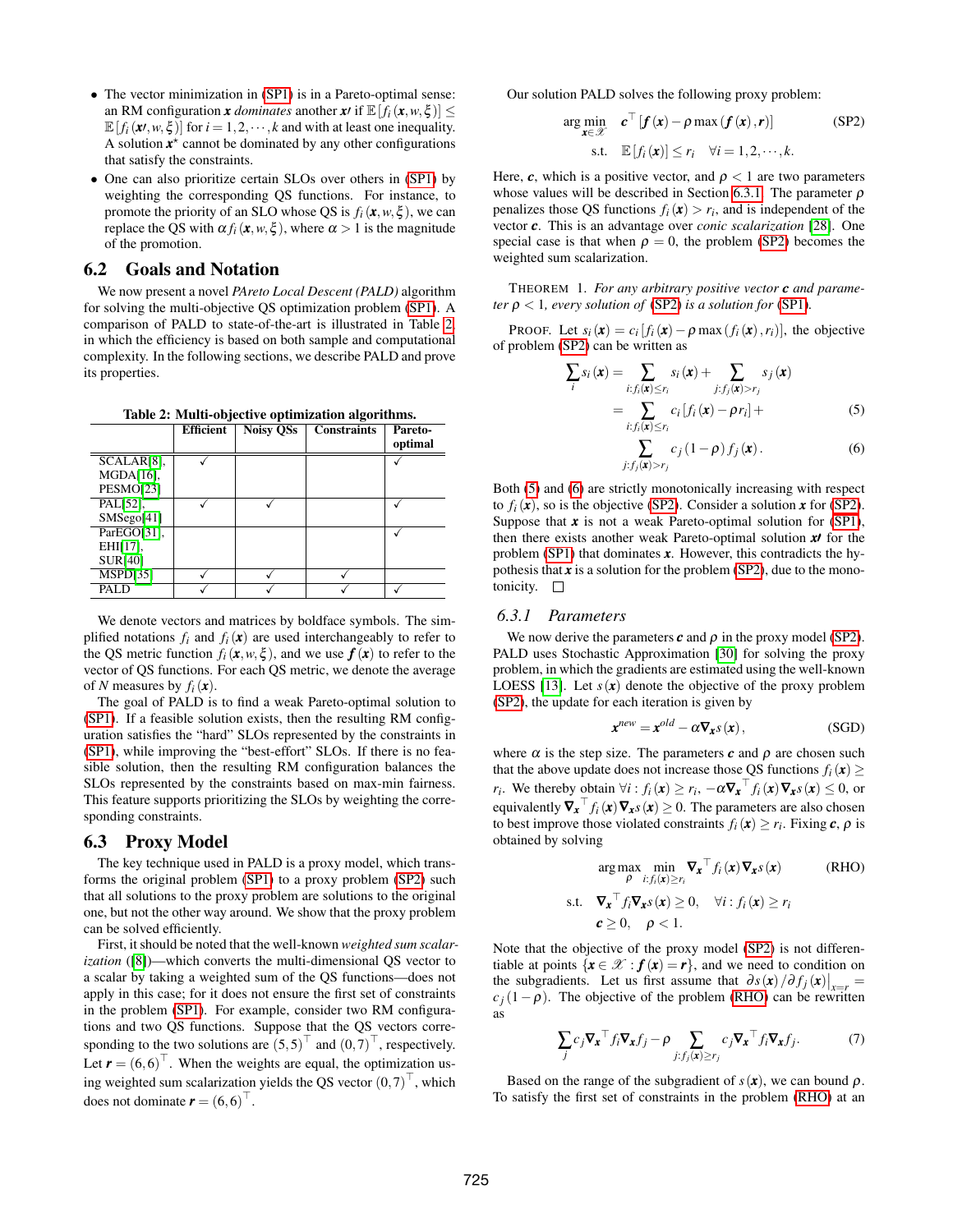indifferentiable point, we have that

<span id="page-6-0"></span>
$$
\min_{i, \frac{\partial s}{\partial f_j}:f_i(\mathbf{x}) \ge r_i} \sum_{j} \mathbf{\nabla}_{\mathbf{x}}^{\top} f_i \mathbf{\nabla}_{\mathbf{x}} f_j \frac{\partial s}{\partial f_j} \ge 0.
$$
 (8)

Now consider separately two cases  $\rho \ge 0$  and  $\rho < 0$ . When  $\rho \ge 0$ the inequality [\(8\)](#page-6-0) is equivalent to  $\forall i : \nabla_{\mathbf{x}} f_i \neq \mathbf{0} \land f_i(\mathbf{x}) \geq r_i$  that

$$
(1 - \rho) c_i \nabla_{\mathbf{x}}^{\top} f_i \nabla_{\mathbf{x}} f_i \geq - \sum_{j: j \neq i} \min_{\partial s/\partial f_j} \nabla_{\mathbf{x}}^{\top} f_i \nabla_{\mathbf{x}} f_j \frac{\partial s}{\partial f_j}
$$
  
\n
$$
= -(1 - \rho) \sum_{\substack{j: j \neq i, \\ \nabla_{\mathbf{x}}^{\top} f_i \nabla_{\mathbf{x}} f_j \geq 0}} c_j \nabla_{\mathbf{x}}^{\top} f_i \nabla_{\mathbf{x}} f_j
$$
  
\n
$$
- \sum_{\substack{j: j \neq i, \\ \nabla_{\mathbf{x}}^{\top} f_i \nabla_{\mathbf{x}} f_j < 0}} c_j \nabla_{\mathbf{x}}^{\top} f_i \nabla_{\mathbf{x}} f_j,
$$

which simplifies to

$$
0 \leq \rho \leq \min_{\substack{i:\nabla_{\mathbf{x}}f_i\neq \mathbf{0},\\f_i(\mathbf{x})\geq r_i}}\frac{\sum_j c_j\nabla_{\mathbf{x}}{}^{\top}f_i\nabla_{\mathbf{x}}f_j}{\sum_{j:\nabla_{\mathbf{x}}{}^{\top}f_i\nabla_{\mathbf{x}}f_j\geq 0}c_j\nabla_{\mathbf{x}}{}^{\top}f_i\nabla_{\mathbf{x}}f_j}
$$

Similarly, we can obtain the bound for the case  $\rho < 0$ . It should be noted that these bounds are useful only when the following conditions are satisfied:

$$
\sum_{j} c_j \nabla_{\mathbf{x}}^{\top} f_i \nabla_{\mathbf{x}} f_j \ge 0, \quad \forall i: \nabla_{\mathbf{x}} f_j \ne \mathbf{0} \wedge f_i(\mathbf{x}) \ge r_i.
$$
 (9)

.

These conditions can be satisfied for convex QS functions, using the vector *c* described in MGDA [\[16\]](#page-11-21). Combining the results arrives at the optimal choice of  $\rho$  for the problem [\(RHO\)](#page-5-5):

$$
\rho_* = \begin{cases} \min_{\substack{i:\mathbf{\nabla_x} f_j \neq \mathbf{0}, \\ f_i(\mathbf{x}) \geq r_i}} \frac{\sum_{j} c_j \mathbf{\nabla_x}^{\top} f_i \mathbf{\nabla_x} f_j}{\sum_{j: \mathbf{\nabla_x}^{\top} f_i \mathbf{\nabla_x} f_j \geq 0} c_j \mathbf{\nabla_x}^{\top} f_i \mathbf{\nabla_x} f_j}, & \rho \geq 0 \\ \max_{\substack{i:\mathbf{\nabla_x} f_j \neq \mathbf{0}, \\ f_i(\mathbf{x}) \geq r_i}} \frac{\sum_{j} c_j \mathbf{\nabla_x}^{\top} f_i \mathbf{\nabla_x} f_j}{\sum_{j: \mathbf{\nabla_x}^{\top} f_i \mathbf{\nabla_x} f_j \leq 0} c_j \mathbf{\nabla_x}^{\top} f_i \mathbf{\nabla_x} f_j}, & \rho < 0. \end{cases}
$$

The sign of the parameter  $\rho$  depends on the last term of the objective [\(7\)](#page-5-6) as to maximize the objective. To deliver the above optimal  $\rho_{*}$ , the vector  $c$  must also satisfy the conditions [\(9\)](#page-6-1).

To achieve max-min fairness of SLOs, PALD chooses *c* that improves the most violated constraint, through the following linear program.

maximize z  
subject to 
$$
\mathbf{J}_{i:f_i(\mathbf{x})\geq r_i}\mathbf{J}^\top \mathbf{c} \geq z\mathbf{1}
$$
  
 $\mathbf{c} \geq 0$ ,  $z \leq \varepsilon$ .

Here, *J* is the Jacobian of the QS vector, and  $J_{i:f_i(x)\geq r_i}$  denotes the rows of the Jacobian *J* indexed by  $i : f_i(x) \ge r_i$ .  $\varepsilon$  is an arbitrary positive constant, and the solution vector  $\boldsymbol{c}$  is normalized using any desirable metrics such as the  $l^2$ -norm. The first set of constraints correspond to the QS functions  $f_i(\mathbf{x}) \ge r_i$ , and these are the only QS functions that need to be convex in PALD. Thus, PALD provides better support for non-convex QS optimization as compared to MGDA. Moreover, randomly choosing different initial points can also help deal with non-convex QS functions in this sense.

### 7. WHAT-IF MODEL

Tempo's Optimizer depends on the What-if Model to estimate the values of noisy QS metrics  $f_i(x, w, \xi)$ . The What-if Model breaks each prediction into two steps and leverages the Workload Generator and Schedule Predictor respectively for these steps. Recall that the QS metric is expressed as a function of the task schedule of *w* under *x*. The Workload Generator is responsible for generating the workload, and the Schedule Predictor is responsible for generating the task schedule given the workload and the RM configuration.

#### 7.1 Workload Generation

As discussed in Section [3.1,](#page-2-4) there are two ways to generate *w* in Tempo: sampling from historical traces or using a statistical model of the workload. Tempo offer users both options in the Workload Model(see Figur[e2\)](#page-3-1). As a rule of thumb, using a job trace yields more realistic *w*, and is thereby preferred whenever traces are available. In contrast, the statistical model, which is usually trained from historical traces, has some key advantages. The model can be used to generate multiple synthetic *w*'s with perturbed distributions in order to test the sensitivity of parameter settings. More importantly, the model can be used to generate *w* with extended characteristics such as a growth in data size by 30%. For example, we developed a statistical model based on one month of historical traces from Company ABC's production database workload. The workload distributions from Company ABC (reported further in the evaluation section) are similar to the distributions described in [\[42\]](#page-11-30). In particular, the task duration approximately follows a lognormal distribution, and the job arrival approximately follows a Poisson process.

#### <span id="page-6-1"></span>7.2 Fast Schedule Prediction

Given a workload generated as above, the Schedule Predictor in Figure [2](#page-3-1) estimates the task schedule of the workload under a given RM configuration. Since the What-if Model needs to explore the impact of many different RM configurations, fast prediction of schedules can speed up Tempo's optimization process significantly.

For very fast task schedule simulation, we implemented a Schedule Predictor for the RMs used in Hadoop, Spark, and YARN using time warp mechanism [\[27\]](#page-11-31). Our implementation computes the cluster resource usage at only the submission time, tentative finish time, and possible preemption time of each task, based on the workload information and RM configuration parameter settings. This technique helps the Predictor get rid of actually running the tasks as well as synchronization within the RM.

To extend to other RMs, Tempo can leverage existing RM simulators that have already been developed for several popular systems, such as Borg [\[49\]](#page-11-32), Apollo [\[11\]](#page-10-4), Omega [\[43\]](#page-11-12), MapReduce [\[48,](#page-11-33) [24,](#page-11-34) [22\]](#page-11-35), and YARN [\[7\]](#page-10-8). Most of these existing simulators are designed to reproduce the real-time behavior of the RM, which is a superset of our goal of computing the task schedule efficiently.

#### 8. EVALUATION

We now report an end-to-end evaluation of Tempo using production workload traces from Facebook, multiple customers of Cloudera [\[12\]](#page-10-9), as well as Company ABC. We apply Tempo to four reallife scenarios and show, respectively, the improvements in job response time, resource utilization, adaptivity to workload variations, and predictive resource provisioning. In the experiments where a baseline performance is needed for comparison, we used resource allocations as determined by expert DBAs and cluster operators in Company ABC. The following insights emerge from the evaluation:

• Tempo can tailor the resource allocation to SLO-driven businesscritical workloads, and offers tenants the freedom to specify SLOs.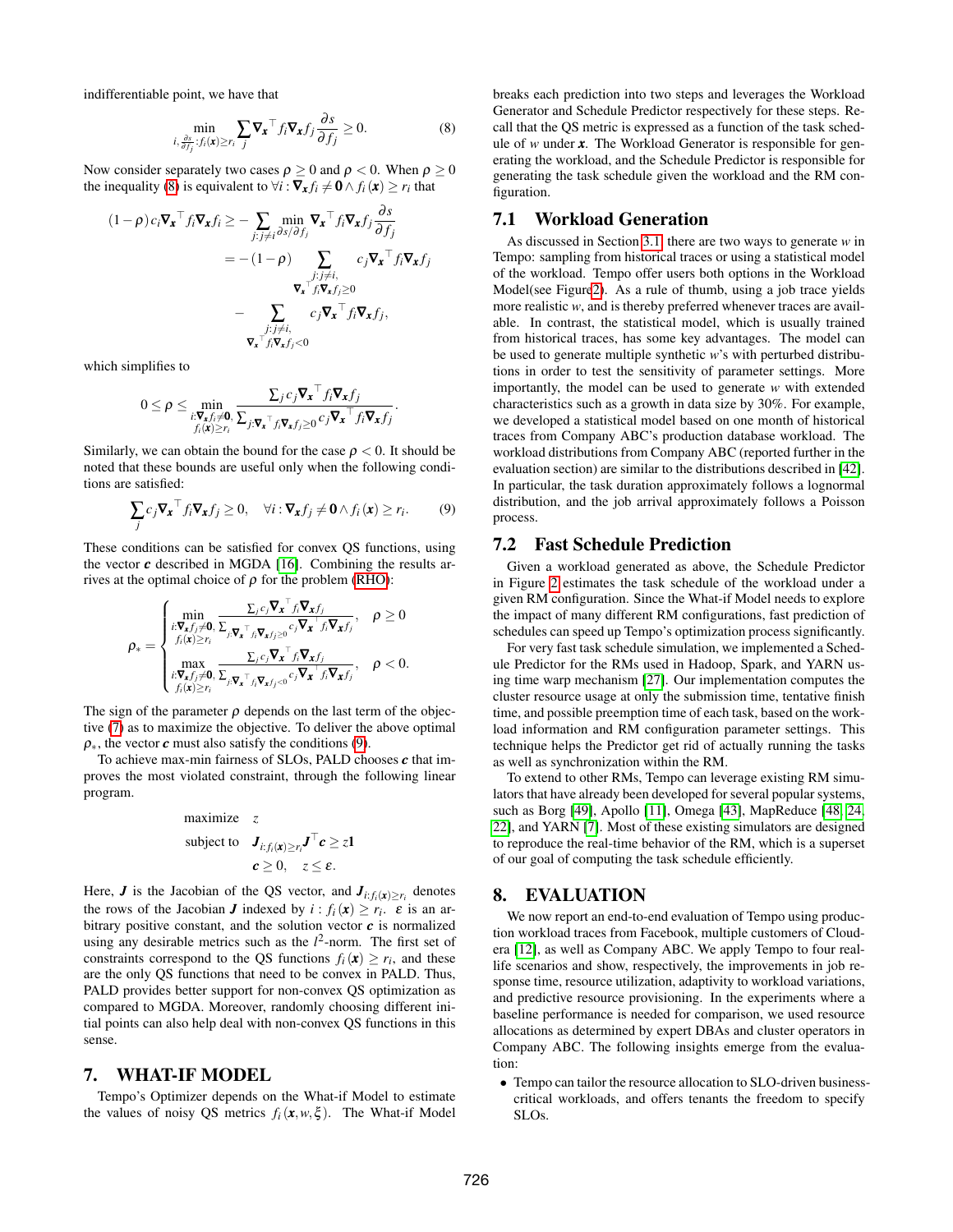- Tempo improves the resource utilization by 15%, and job response time for best-effort tenants by 50% under 25% slack without breaking the deadlines for production workloads.
- Tempo effectively adapts to workload variations by periodically updating the RM configuration using a recent workload window.
- Tempo can help DBAs and cluster operators determine the appropriate cluster size for their multi-tenant parallel database for the given SLOs and workloads, minimizing the overall resource costs.

These results are due to: 1) informed resource allocation which takes into account the workload characteristics revealed from historical job traces; and 2) optimized RM configurations aiming for the SLOs because Tempo makes the connection between the RM configuration and SLOs more transparent and predictable.

#### 8.1 Validating the schedule prediction

We begin by validating the task schedule prediction on a 700 node production cluster at Company ABC. In particular, we measure the accuracy of the prediction using one week's production workload from six independent tenants, as described in Table [1.](#page-1-0) The workload consist of approximately 60,000 jobs and 35 million production tasks collected in a noisy environment where there were job and task failures, jobs killed by users and DBAs, and node blacklisting, failures, and restarts. Figure [3](#page-8-0) shows the key statistics of the workload.

The schedule prediction for the 35 million tasks from six tenants takes just 4 minutes, or approximately 150,000 tasks per second. We compare the predicted task schedule and the observed schedule based on the traces, and compute the prediction error. Both the relative absolute error (RAE) and the relative squared error (RSE) are used as the error metrics. The RAE and RSE of tenant *i* are defined respectively as

$$
\text{RAE}_{i} = \frac{\sum_{j} |p_{ij} - l_{ij}|}{\sum_{j} |l_{ij} - \mathbb{E}_{j}[l_{ij}]|}, \quad \text{RSE}_{i} = \sqrt{\frac{\sum_{j} (p_{ij} - l_{ij})^{2}}{\sum_{j} (l_{ij} - \mathbb{E}_{j}[l_{ij}])^{2}}}
$$

.

Here  $p_{ij}$  and  $l_{ij}$  represent the predicted and observed finish time of job *j* for tenant *i*, respectively. Table [8.1](#page-8-0) gives the RAE and RSE for the estimated job finish time. As can be seen, the highest error (24.4%) was incurred for the MV tenant in Company ABC. Most jobs from MV were long-running jobs, especially with large duration of reduce tasks. We observed a considerable amount of killed reduce tasks for MV due to preemptions. For killed and failed tasks, the task start time and finish time are not recorded accurately in workload traces; which explains why MV has a higher prediction error than others.

Table 3: Job finish time estimation errors for each tenant.

| Tenant | R A E  | <b>RSE</b> | <b>Tenant</b> | R A E  | RSE    |
|--------|--------|------------|---------------|--------|--------|
| ВI     | 0.1585 | 0.2210     | <b>STR</b>    | 0.1610 | 0.1463 |
| DEV    | 0.2195 | 0.2267     | MV            | 0.2318 | 0.2437 |
| A PP   | 0.1812 | 0.1599     | ETL.          | 0.1210 | 0.1908 |

#### 8.2 End-to-end evaluation

The end-to-end experiments involve four real-life scenarios, and were performed on a 20-node Amazon EC2 cluster with m3.xlarge instances. The production workload traces from Company ABC, Facebook, and Cloudera customers were scaled and replayed on the EC2 cluster using SWIM [\[12\]](#page-10-9). In addition, the initial RM configuration was derived directly from the expert one created by DBAs

for Company ABC's production database. Each end-to-end experiment involves approximately 30,000 tasks from two tenants, and each Tempo control loop explores 5 RM configuration candidates. Thus, one Tempo control loop requires prediction for 150,000 tasks, which takes one second.

#### *8.2.1 Mix of deadline-driven and best-effort workloads*

The first scenario involves two tenants running workloads which come with the deadline SLO specified with  $QS<sub>DI</sub>$ , and the low average job response (AJR) time SLO specified with  $QS<sub>AJR</sub>$ , respectively. The experiment aimed to obtain an RM configuration which is better than the expert one used in production. In particular, under the new RM configuration, *every* job from the deadline-driven workload must complete no later than the completion of the same job under the expert RM configuration. This is a strict constraint, where the deadlines in  $QS<sub>DL</sub>$  are given by the completion times of deadline-driven jobs under the expert RM configuration, and the corresponding  $r_i = 0$  (for 0% deadline violations). Another constraint involving  $QS<sub>AJR</sub>$  enforces that the average job response time of the best-effort workloads under the new RM configuration cannot be greater than the average job response time (*ri*) under the expert configuration.

When counting the number of deadline violations, a 25% slack, i.e.,  $\gamma = 0.25$ , is used in  $QS<sub>DL</sub>$  to reduce the sensitivity to noise, since even the workloads under the same RM configuration with a slack  $0$  ( $\gamma = 0$  in QS<sub>DL</sub>) can yield a large deadline violation fraction (up to 83%).

Figure [4](#page-8-1) shows the SLOs (QS values) at each iteration in the Tempo control loop. At the iteration 0, the initial expert RM configuration was used. The RM configuration was then iteratively optimized by the Tempo control loop. It can be seen that, at convergence, the improvements in average job response time of the best-effort tenant are 50% and 58% for 25% and 50% slack, respectively. The gap between the improvements is relatively small, i.e., 8%. One reason is that both improvements benefited from the reduced contention for resources, which is confirmed in the next experiment. In addition, the fraction of deadline violations first drops and then breaks even at convergence. This trend is due to the fact that once the Pareto frontier is reached, we cannot improve one SLO without sacrificing another.

#### *8.2.2 Improving resource utilization*

In addition to the previous scenario, this experiment considered a third SLO, high resource utilization, which is specified with  $QS<sub>UTH</sub>$ . We focused exclusively on MapReduce workloads due to the observation of significant task preemptions in production. The experiment added two constraints corresponding to the map container utilization and reduce container utilization, respectively. The  $r_i$ 's were set according to the measured map and reduce container utilization under the expert RM configuration. The results show fewer preemptions under the Tempo optimized RM configuration as well as improvements in job response time subject to the deadline SLOs.

As we discussed, preemption happens when a tenant has been starved for a certain period of time (the configured preemption timeout), killing a certain number of most recently launched tasks from other tenants. Thus, preemption results in lost work and decreased resource utilization. Each tenant can specify a per-tenant preemption timeout in the RM configuration, and these settings are difficult to get right manually (even for experts) due to their complex connections to workloads and SLOs.

We observed a significant number of preempted MapReduce tasks on the production cluster at Company ABC. Figure [5](#page-8-2) shows the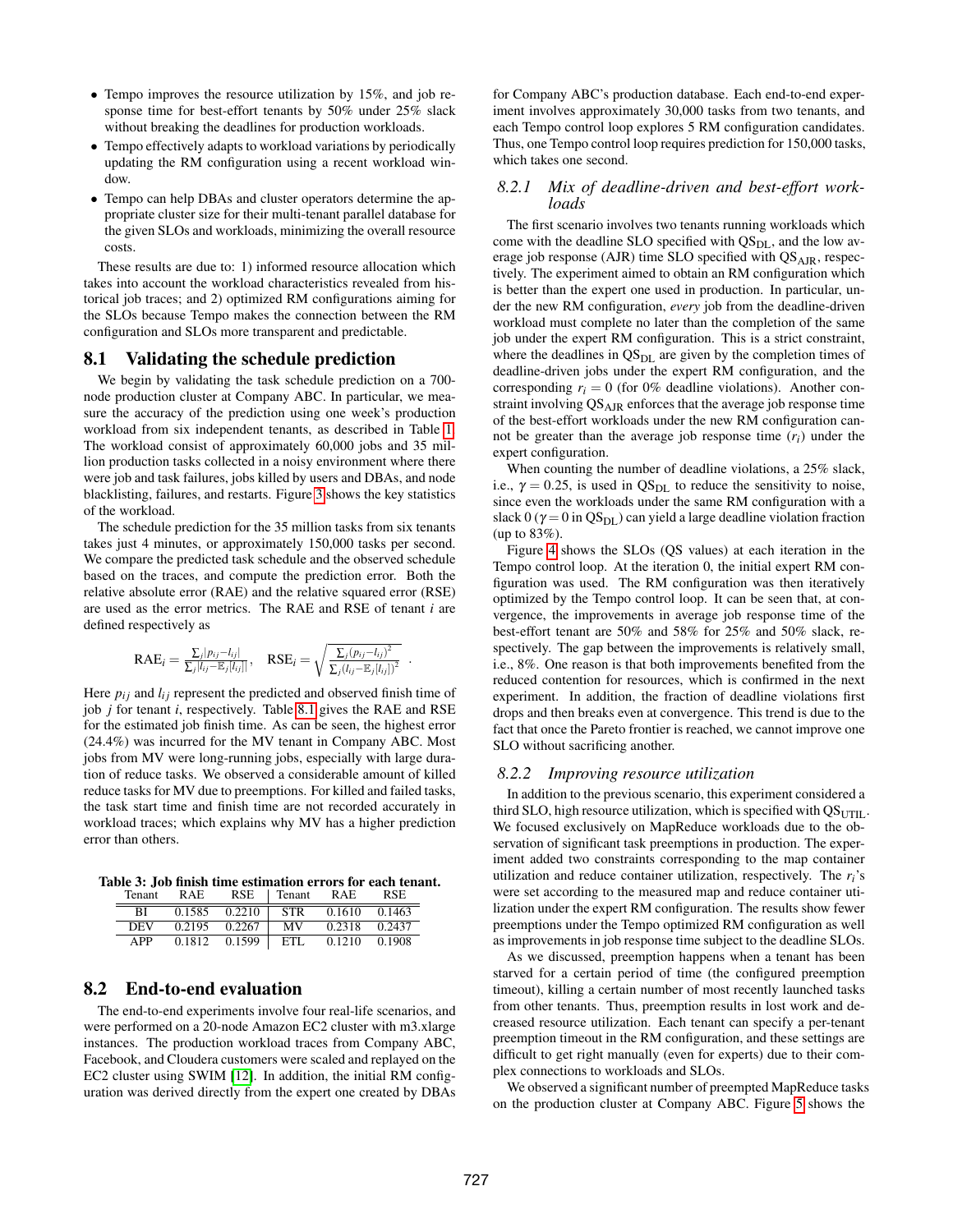

<span id="page-8-0"></span>Figure 3: Key statistics of Company ABC's workloads.



<span id="page-8-1"></span>Figure 4: Average job response time for the best-effort tenant (left) and fraction of deadline violations for the deadline-driven tenant (right) at each iteration.



<span id="page-8-2"></span>Figure 5: Task preemptions for MapReduce workloads at Company ABC. On the left shows the preempted map tasks, and the preempted reduce tasks are given on the right.

map and reduce preemptions over the period of one week. During this period, 6% map tasks and 23% reduce tasks had been preempted, and the reduce preemptions were mostly from the besteffort tenant. The main reason was that the workloads of the besteffort tenant contain mostly long-running reduce tasks, as shown in Figure [6.](#page-8-3)



<span id="page-8-3"></span>Figure 6: Task duration distributions for MapReduce workloads at Company ABC.

Figure [7](#page-8-4) shows the SLOs under the original expert RM configuration and the Tempo optimized RM configuration. As can be seen, the optimized resource allocation delivers 22% improvement in the average job response time of the best-effort tenant workloads and 10% in the deadline QSs. Another improvement is in the utilization of reduce containers, while the utilization of map containers remains at the same level. The results are consistent with our observations of preemption statistics, and the improvements in reduce container utilization is due to the alleviated preemptions. In particular, the preemption timeout settings in the Tempo-optimized RM configuration had been self-tuned appropriately to the workload distribution.



<span id="page-8-4"></span>Figure 7: SLOs under the original and optimized (slack  $= 0$ ) RM configuration: AJR, DL, UTIL $_{\text{MAP}}$ , and UTIL $_{\text{RED}}$  are the average job response time of the best-effort tenant, fraction of deadline violations for the deadline-driven tenant, map container utilization, and reduce container utilization, respectively.

#### *8.2.3 Performance of PALD Vs. State-of-the-art*

In this experiment, we compare the proposed PALD algorithm to state-of-the-art for multi-objective QS optimization (see Table [2\)](#page-5-0). Specifically, we consider six tenants A to F with average job response time, deadline, and throughput SLOs, and evaluate the configurations produced by the algorithms in comparison. These tenants run SWIM-generated workloads based on production traces from Cloudera clients and Facebook.

Since measuring QSs and making QS estimations are the most time-consuming phases in Tempo, we naturally rule out algorithms with large sample complexity, e.g., evolutionary algorithms. The QS optimization [\(SP1\)](#page-4-2) also requires the solution to support constraints.

This condition removes PAL, PESMO, and SUR from consideration. MSPD is the state-of-art which supports constraints; however, MSPD does not seek a Pareto-optimal solution. The goal of MSPD is instead to optimize one selected objective while satisfying all the other objectives with respect to the specified thresholds.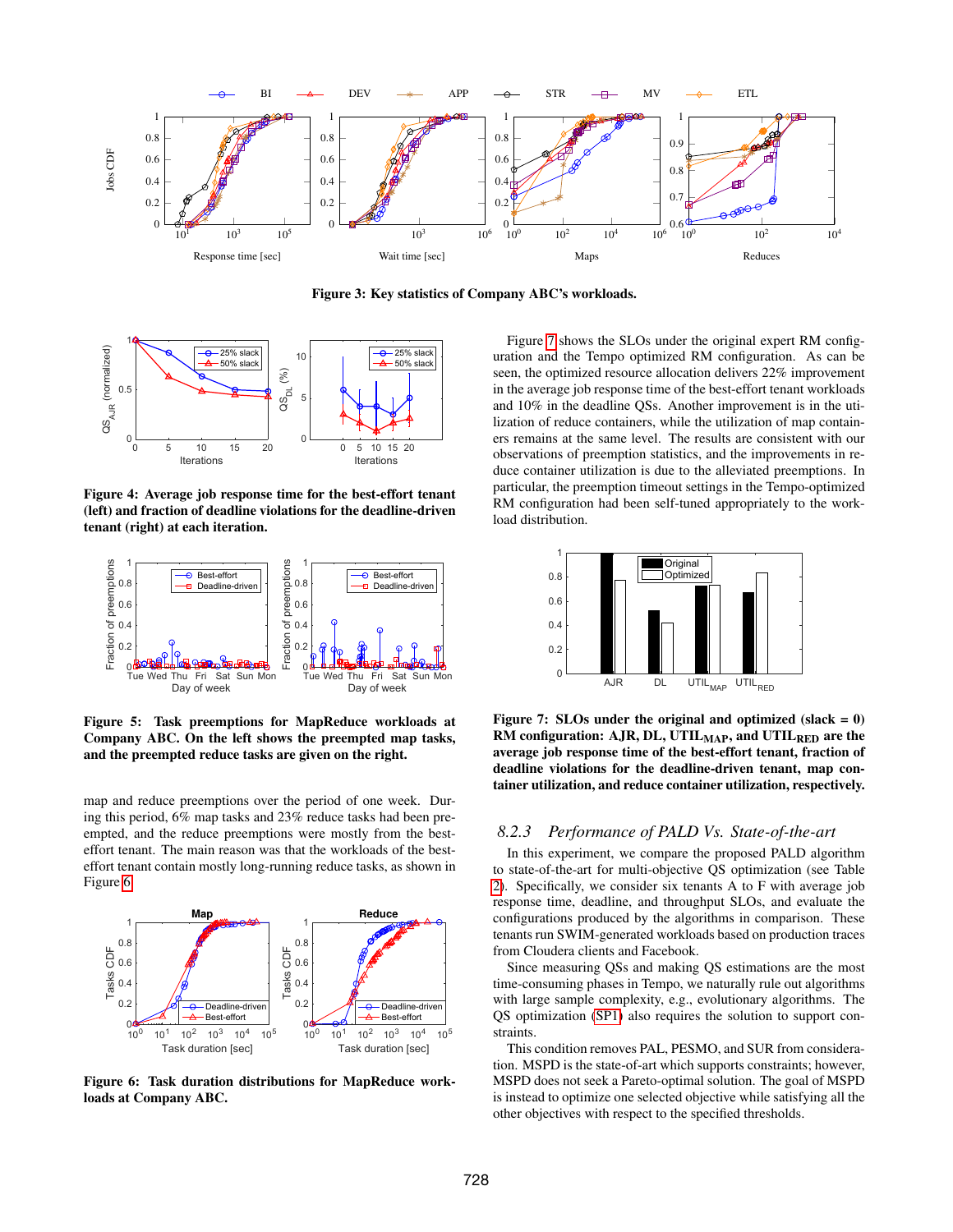

<span id="page-9-1"></span>Figure 9: Instant job response time distributions. On the left shows the production workloads of Company ABC over the period of a week. On the right gives the two-hour experiment workloads on EC2 using Facebook and Cloudera traces.



<span id="page-9-2"></span>Figure 10: SLOs for different interval lengths in Tempo control loop. AJR denotes the normalized average job response time of the best-effort workloads, and DL represents the fraction of deadline violations (computed via  $\text{QS}_{\text{DL}}$  with slack  $\gamma = 25\%$ ).

For the above reasons, we compare three algorithms: SCALAR, MSPD, and PALD. SCALAR is the widely-used scalarization which serves as a naive approach. The experiment starts with the same arbitrary configuration, and performs the optimization using different algorithms. The same number of iterations are performed until every algorithm has converged. Each iteration takes 1 min for every algorithm and uses two hours of job history for computing SLOs. Figure [8](#page-9-0) shows the normalized results, as compared to the expert configuration, for the initial arbitrary configuration and configurations optimized by different algorithms. In particular, the SLOs achieved under the expert configuration are specified as constraints for these algorithms to try to force the optimized configuration to dominate the existing one.



<span id="page-9-0"></span>Figure 8: Comparison of algorithms for QS optimization. Expert is the baseline configuration and others are normalized accordingly. AJR, DL, THR are respectively the average job response time, deadline, and throughput(#jobs/hr) SLOs.

As can be seen, the arbitrary configuration resulted in decreased performance for all tenants except D. Unsurprisingly, SCALAR leads to increased deadline violations for C and E while achieving decent improvements in AJR SLOs due to the ignorance of SLO constraints. Since MSPD does not seek Pareto-improving solutions, the resulting configuration does not dominate the expert one. We also noted that MSPD assumes a convex configuration space, which generally does not hold for RMs. For example, the preemption parameters are in binary and integer domains. The configuration optimized by the proposed PALD is Pareto-improving as desired.

#### *8.2.4 Adaptivity to workload variations*

In this experiment, we applied Tempo to meet SLOs under slowly changing workload distributions. Figure [9](#page-9-1) depicts the instant job response time distribution for deadline-driven and best-effort tenants. The instant job response time is computed using the moving average of a 30-minute window. As can be seen, the instant job response time of deadline-driven workloads exhibits a periodic pattern while the job response time of the best-effort workloads changes dramatically over time.

Recall that each iteration of the Tempo control loop uses a fixedlength interval of most recent job traces as input. The next experiment evaluates how different interval lengths impact Tempo's performance.

Figure [10](#page-9-2) shows the SLOs under the original expert RM configuration and Tempo-optimized RM configurations for interval length 15min, 30min, and 45min. Similarly, the experiment uses SLOs specified with  $QS<sub>AJR</sub>$ , and  $QS<sub>DL</sub>$  (25% slack). As can be seen, a small window size favors the average job response time of the besteffort workloads while leading to a higher percent of deadline violations. According to the results, the 45min interval length yields a similar fraction of deadline violations as the original RM configuration, but a 22% improvement in the average job response time of the best-effort workloads. The results show that Tempo can adapt to workload variations using a small interval length.

#### *8.2.5 Resource provisioning and cutting costs*

The last experiment demonstrates the application of Tempo to resource provisioning, estimating the minimum amount of resources needed to meet the given SLOs. This application can help users do better resource planning and cut overprovisioning costs. In addition, this application can bridge the gap in resource allocation between the development cluster and the production cluster, that is, converting the resource allocation on the development cluster for use in the production cluster.

The experiment involves running the same given deadline-driven workloads and best-effort workloads on three EC2 clusters with 20 nodes (100%), 10 nodes (50%), and 5 nodes (25%), respectively. Tempo was used to estimate the SLOs of the workloads when executed on the 100% cluster, using traces respectively from the 100% cluster, 50% cluster, and 25% cluster. This experiment mimics the scenario in which users collect traces of the workload on the current cluster, and would like to know how a new cluster size will impact the SLOs. (From our experience, this use case is common at companies like LinkedIn and Yahoo.) In this case, Tempo can serve as a key component in the decision-making for resource provisioning.

Figure [11](#page-10-10) gives the SLO estimation errors using traces from equal and smaller clusters. As can be seen, Tempo can predict with the error no more than  $20\%$ —the SLOs of the current workloads run on a double-size cluster; using traces collected from the current cluster. Predicting the SLOs of the current workloads run on a quadruple-size cluster results in a maximum error of 35%.

#### 9. RELATED WORK

General-purpose RMs. Most Resource Managers (RMs) that are deployed on multi-tenant "big data" database systems today like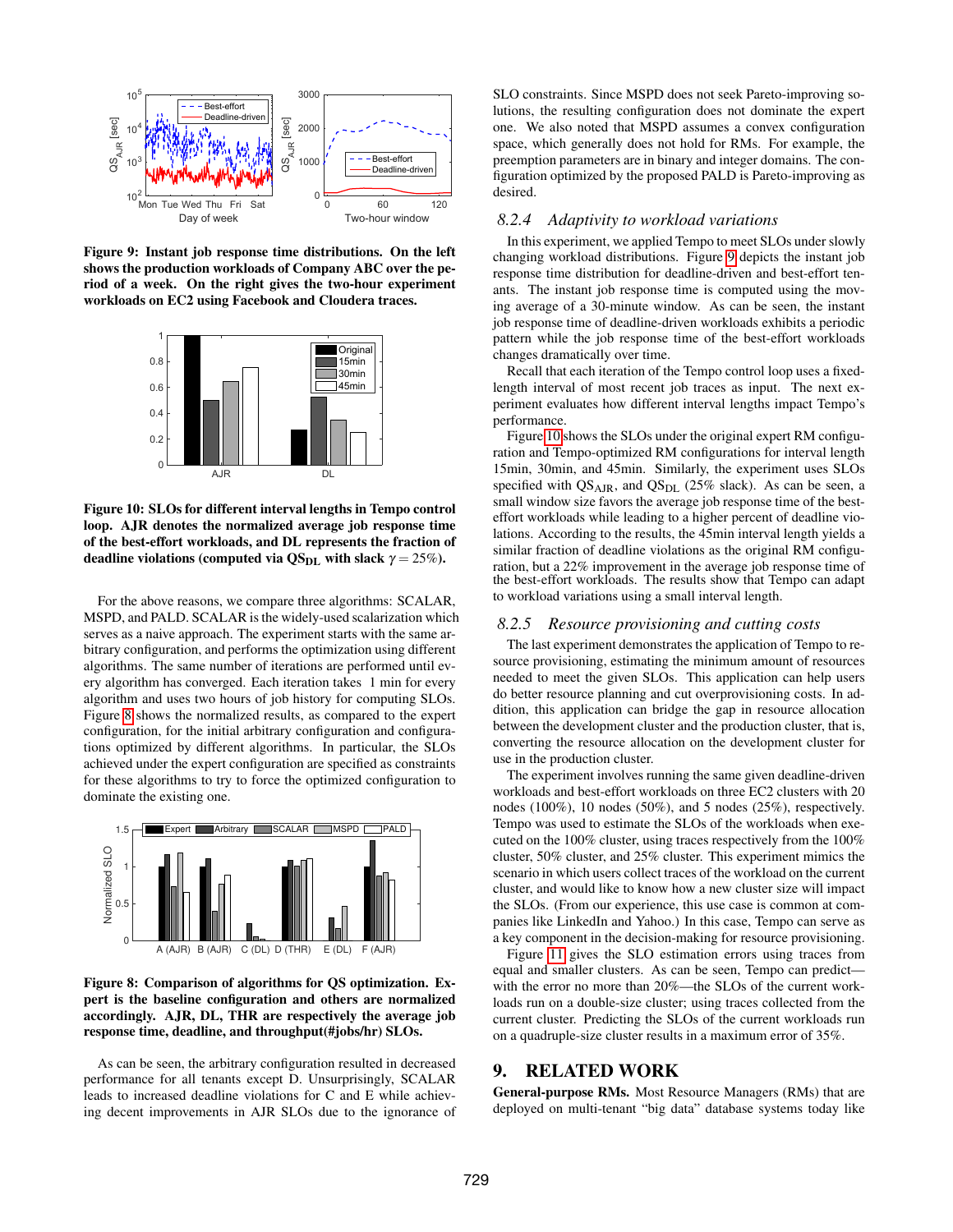

<span id="page-10-10"></span>Figure 11: Errors in SLO estimation using traces based on equal and smaller cluster sizes.

RedShift, Teradata, Vertica, Hadoop, and Spark are based on resource allocation principles such as static resource partitioning [\[1\]](#page-10-0), *max-min fairness* [\[4,](#page-10-11) [3\]](#page-10-12), *dominant resource fairness* [\[20,](#page-11-15) [19,](#page-11-16) [44\]](#page-11-17), or reservations [\[14\]](#page-10-3). Variants also consider data locality [\[26\]](#page-11-36), job placement constraints [\[20\]](#page-11-15), and multi-resource packing of tasks to machines [\[21\]](#page-11-10). Moreover, RMs (usually called Workload Managers) in parallel database systems like IBM DB2 PE, RedShift, Teradata, and Vertica allow DBAs to specify rules to dynamically adjust the resource allocation of tenants, as well as define userdefined events relevant to workload management and actions to be taken based on them. RedShift and Vertica use resource pools where each pool has parameters such as resource limits, priorities, and maximum concurrency like the RM configuration described in Section [3.3.](#page-2-1)

A large body of recent research focuses on developing generalpurpose RMs like YARN[\[46\]](#page-11-1) and Mesos[\[25\]](#page-11-0). The main efforts lie in scalability, responsiveness, and fault-tolerance of the RMs. Omega [\[43\]](#page-11-12) proposes parallelism, shared state, and lock-free optimistic concurrency control for increased scalability. Sparrow [\[39\]](#page-11-11) leverages load-balancing techniques to make the scheduler more responsive for scheduling low-latency tasks. Fuxi [\[51\]](#page-11-13) enhances the fault tolerance and scalability of RMs by introducing transparent failure recovery features and a failure detection mechanism. Apollo [\[11\]](#page-10-4) takes into account the data locality and server load to achieve high-quality scheduling decisions. Apollo also introduces correction mechanisms to cope with unexpected cluster dynamics, sub-optimal estimations, and other abnormal runtime behaviors.

The above RMs generally provide effective control and isolation over resources. However, they have limited support for applicationlevel and tenant-oriented SLOs, and often rely on DBAs to guess the right capacities.

Single SLO-driven RMs. Many existing RMs aim to achieve a single type of SLO. In [\[29\]](#page-11-37), the authors develop a deadline estimation model and apply real-time scheduling to meet job deadlines. ARIA [\[47\]](#page-11-9) provides support for job deadlines by profiling jobs and modeling resource requirements in order to complete before the deadline. WOHA [\[33\]](#page-11-7) improves workflow deadline satisfactions in Hadoop. Amoeba [\[9\]](#page-10-13) brings lightweight elasticity to compute clusters by splitting original tasks into smaller ones, and allowing safe exit of a running task and later resuming the task by spawning a new task for its remaining work. Pisces [\[44\]](#page-11-17) delivers datacenterwide per-tenant performance isolation and fairness for multi-tenant cloud storage.

Tenant-oriented RMs. A handful of RMs have been proposed to provide tenant performance isolation. Unlike resource isolation, these RMs typically incorporate capacity estimation to meet tenant-oriented SLOs. Pulsar [\[10\]](#page-10-14) uses *virtual datacenter abstraction (VDC)*, which is similar to the QS abstraction in Tempo, to describe the SLOs for a tenant. Unlike Tempo, Pulsar focuses on scenarios where resources are sufficient, and does not guarantee Pareto optimality of SLOs. The effectiveness of Pulsar also relies on the accuracy of user-specified cost functions in VDCs as well as resource demand estimation. Thus, Pulsar can be sensitive to noise in both cost and demand estimation. Retro [\[34\]](#page-11-14) supports resourcelimited scenarios and delivers max-min fairness across SLOs by balancing the progress of applications (referred to as workflows). Retro does not guarantee the Pareto-optimality of tenant SLOs. For example, one may use techniques like multi-resource packing [\[21\]](#page-11-10) to obtain Pareto-improving configurations with similar relative fairness ratios among tenants.

# 10. CONCLUSION

Providing end-to-end tenant performance isolation while achieving high resource utilization in multi-tenant "big data" database systems is an important problem. The vast majority of resource managers deployed on multi-tenant database systems today rely on DBAs to continually configure low-level resource settings to support tenant performance isolation. This process is brittle and increasingly hard as workloads evolve, data and cluster sizes change, and new workloads are added. In this paper, we presented a framework, Tempo, which enables DBAs to work with high-level SLOs conveniently. In particular, we showed that Tempo has provable robustness properties which enforce tenant performance isolation, and more desirably Pareto-optimal SLOs. The evaluation reports that Tempo is self-tuning and robust for achieving guaranteed SLOs in production database systems.

# 11. REFERENCES

- <span id="page-10-0"></span>[1] Amazon redshift. <http://goo.gl/nS8cQH>.
- <span id="page-10-5"></span>[2] Facebook corona. <https://goo.gl/MN9VpK>.
- <span id="page-10-12"></span>[3] Hadoop capacity scheduler. <https://goo.gl/hh6Ood>.
- <span id="page-10-11"></span>[4] Hadoop fair scheduler. <https://goo.gl/8Ov2nj>.
- <span id="page-10-1"></span>[5] Teradata. <http://goo.gl/TjU7qR>.
- <span id="page-10-2"></span>[6] Vertica. <http://tinyurl.com/ovgufev>.
- <span id="page-10-8"></span>[7] Yarn scheduler load simulator. <https://goo.gl/JNUPoj>.
- <span id="page-10-6"></span>[8] F. B. Abdelaziz. Solution approaches for the multiobjective stochastic programming. 216(1):1–16, 2012.
- <span id="page-10-13"></span>[9] G. Ananthanarayanan, C. Douglas, R. Ramakrishnan, S. Rao, and I. Stoica. True elasticity in multi-tenant data-intensive compute clusters. In *SOCC*, pages 24:1–24:7, 2012.
- <span id="page-10-14"></span>[10] S. Angel, H. Ballani, T. Karagiannis, G. O'Shea, and E. Thereska. End-to-end performance isolation through virtual datacenters. In *OSDI*, pages 233–248, 2014.
- <span id="page-10-4"></span>[11] E. Boutin, J. Ekanayake, W. Lin, B. Shi, J. Zhou, Z. Qian, M. Wu, and L. Zhou. Apollo: Scalable and coordinated scheduling for cloud-scale computing. In *OSDI*, pages 285–300, 10 2014.
- <span id="page-10-9"></span>[12] Y. Chen, S. Alspaugh, and R. Katz. Interactive analytical processing in big data systems: A cross-industry study of mapreduce workloads. 5(12):1802–1813, 08 2012.
- <span id="page-10-7"></span>[13] W. S. Cleveland and S. J. Devlin. Locally weighted regression: An approach to regression analysis by local fitting. 83:596–610, 1988.
- <span id="page-10-3"></span>[14] C. Curino, D. E. Difallah, C. Douglas, S. Krishnan, R. Ramakrishnan, and S. Rao. Reservation-based scheduling: If you're late don't blame us! In *SOCC*, pages 2:1–2:14, 2014.